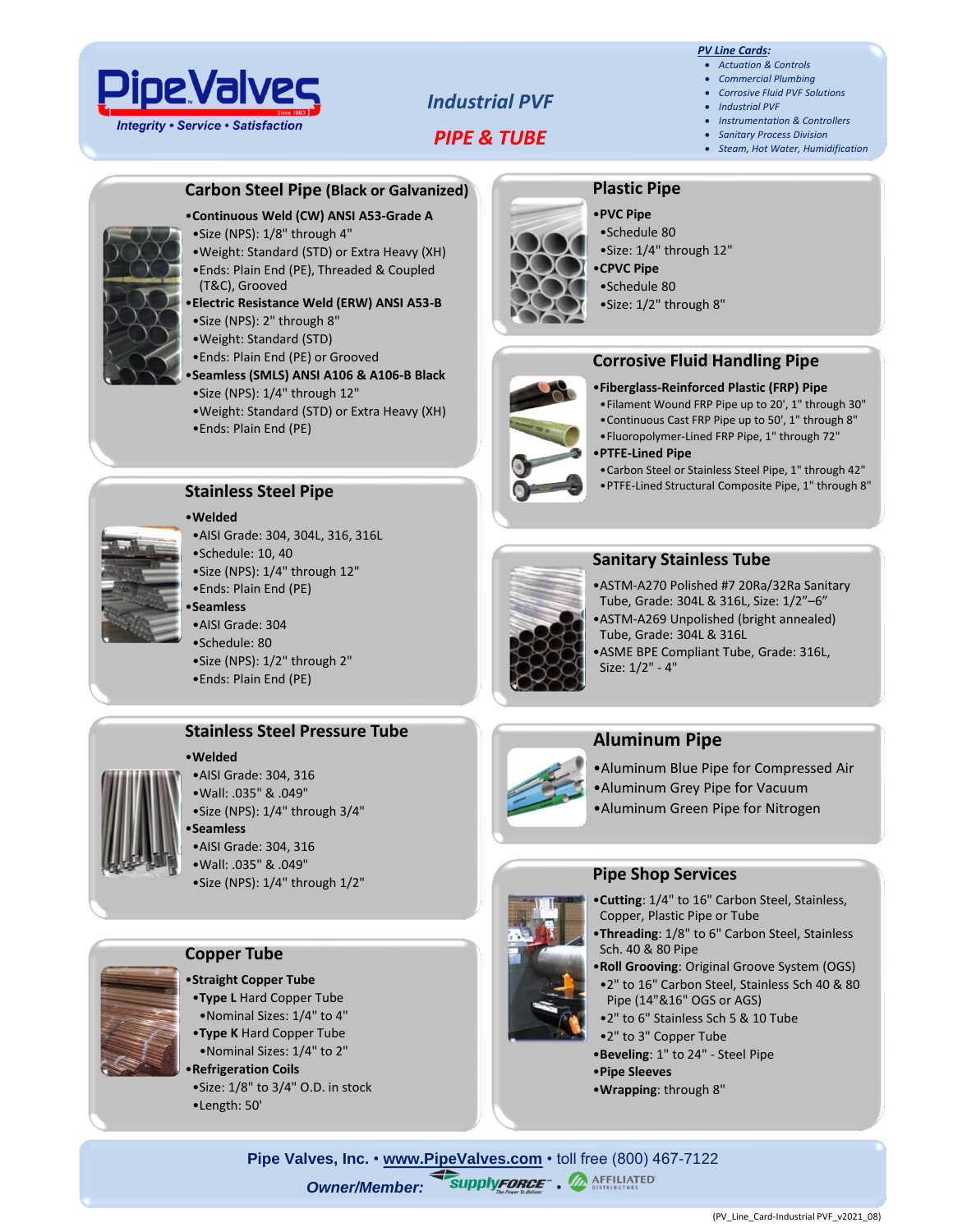

# *Industrial PVF*

# *VALVES*

#### *PV Line Cards:*

- *Actuation & Controls* • *Commercial Plumbing*
- *Corrosive Fluid PVF Solutions*
- *Industrial PVF*
- *Instrumentation & Controllers*
- *Sanitary Process Division*
- *Steam, Hot Water, Humidification*

### **Ball Valves**

- •Bronze, Carbon, Stainless, PVC, CPVC, Medical Gas
- •2-pc, 3-pc, top entry
- •Lockout-Tagout
- •Actuator Ready Direct Mount
- •ANSI 150-2,500lb
- •2-way and 3-way
- •Floating and Trunnion, 0.5" 60"
- •Ductile Iron Flanged
- •Cast Iron Flanged
- •PTFE-Lined Composite body
- •Threaded, Flanged, Sweat, Press ends

#### **Butterfly Valves**

#### •Resilient Seated

- •Lug or Wafer, SS body x EPDM seat, Lever or Gear
- •Lug or Wafer, DI body x EPDM seat, direct mount square stem
- •Double Offset High Performance
- •Lug or Wafer 150# & 300# CS or SS body x PTFE seat
- •Metal Seated
- •PTFE-Lined Composite body

#### **Plug Valves**

- •1"-8" 150 and 30 ANSI, Lubricated, Threaded or Flanged
- •Eccentric Plug Balancing Valve
- •Fully Lined (PPL, PVDF, PFA, GRPFA)
- •Double Block and Bleed
- •Replaceable seats





- •Bronze, Threaded
- •Rising Stem or Non-Rising Stem
- •Cast Steel, 150# & 300# Butt Weld
- •Stainless Steel, Flanged or Threaded •Rising Stem or Non-Rising Stem
- •Forged Steel, Threaded or Socket Weld
- •Forged Steel, 800# Threaded
- •Carbon Steel, 125#, 150# & 250# Flanged
- •All Iron, Flanged

## **Globe Valves**



- •Bronze, 125#, 150#, 200#, 300# Threaded •Bronze Low Lead, 300# CXC
- •Cast Steel, 150# & 300# Flanged
- •Cast Steel, 150# Flanged Raised Face
- •Cast Steel, 300# Butt Weld
- •Forged Steel, 800# Bolted Bonnet Threaded or Socket Weld
- •Stainless Steel, 200# Threaded



•Center Guided, Spring-Assisted •Threaded, Wafer, Flanged, Socket-Weld

**Check Valves**

- •Eliminates water-hammer
- •Wafer Double Disc, 2"-48"
- •Wafer Double Flange, 2"-48"
- •Wafer Lug Body, 2"-48"
- •Wafer Center Guided Silent, 2"-12"
- •Globe Center Guided Silent, 2'-24"
- •Outside Lever & Weight
- •Double Door Spring Loaded Checks
- •All Material Types Available



- **Knife Gate Valves** •Wedge Gate, Knife Gate, Slide Gate, 2"-144",
- ANSI 150 •Slurry Knife Gate, Throttling, 1"-54", 100psi
- CWP-300psi CWP
- •Polymer Lined, Knife Gate, Slide Gate, 2"-24"

## **Specialty Valves**

- •Safety Relief Valves
- •Boiler Blowdown Valves
- •Sanitary Diaphragm Valves
- •Diaphragm Valves Weir & Straight, manual & automated
- •Backflow Valves
- •Solenoid Valves
- •Balancing Valves
- •Control Valves
- •Pressure Reducing Valves

## **Actuators & Controls**

- •Pneumatic, Electric, Pneumatic with Hydraulic Assist
- •Slave linkage
- •Limit Switches
- •Namur Mount Solenoid Valves
- •Positioners
- 
- •Position Monitors, Control Position Monitors
- •Damper Drives

#### **Instrumentation**

- •Gauges
- •Thermometers
- •Controllers & Control Valves
- •Pressure & Temperature Regulators
- •Protection Tubes
- •Pressure, DP, & Temperature Transmitters

(PV\_Line\_Card-Industrial PVF\_v2021\_08)

- •Flow Meters
- •Level Transmitters

**Pipe Valves, Inc.** • **[www.PipeValves.com](file://///pvi-fps01/Public/Line%20Cards/Columbus/Line%20Cards-Corrosive%20Fluid%20PVF%20Solutions/www.PipeValves.com)** • toll free (800) 467-7122 **Owner/Member: SupplyFORCE", A AFFILIATED**